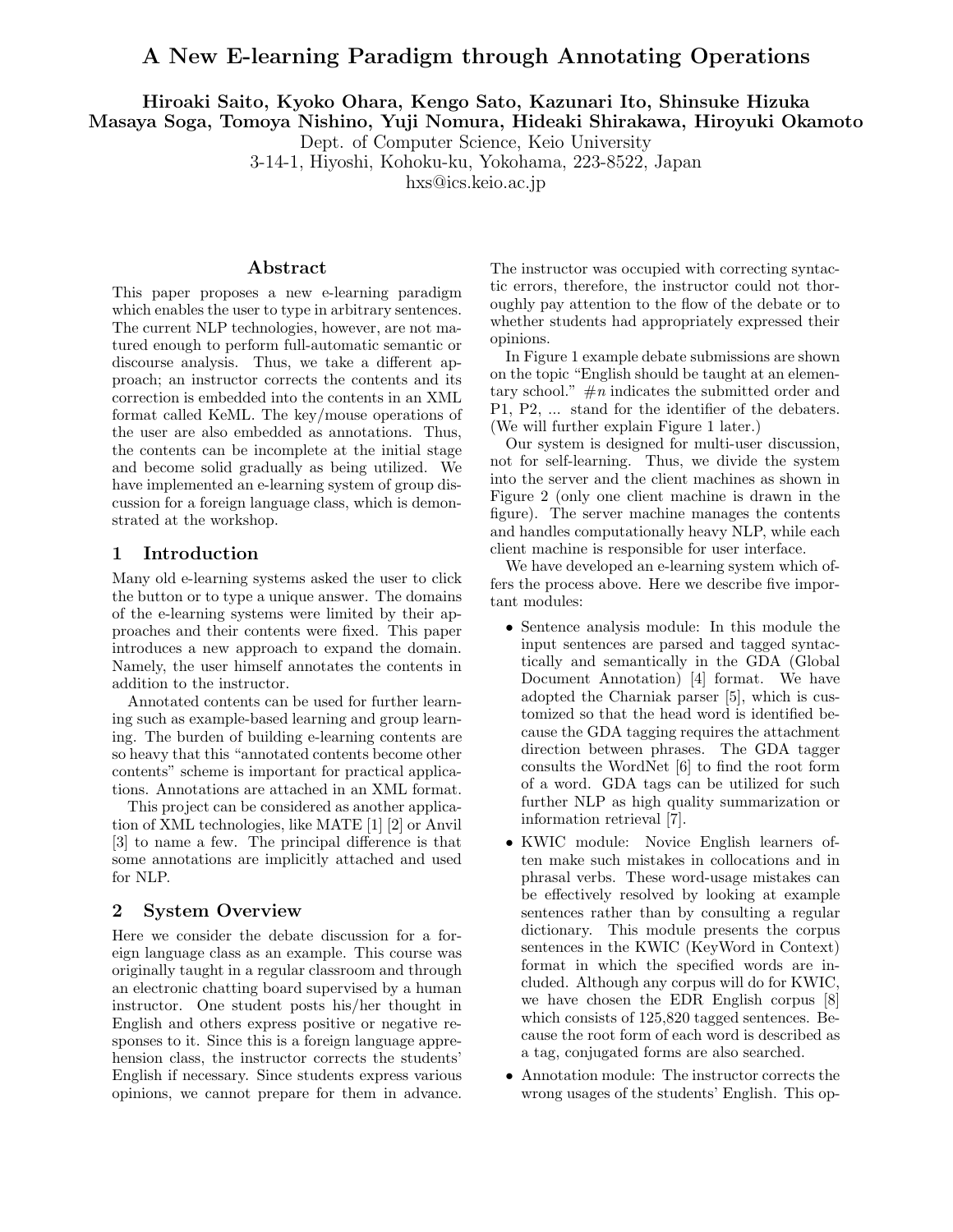

Figure 1: Submission Statements and their Relations



Figure 2: System Architecture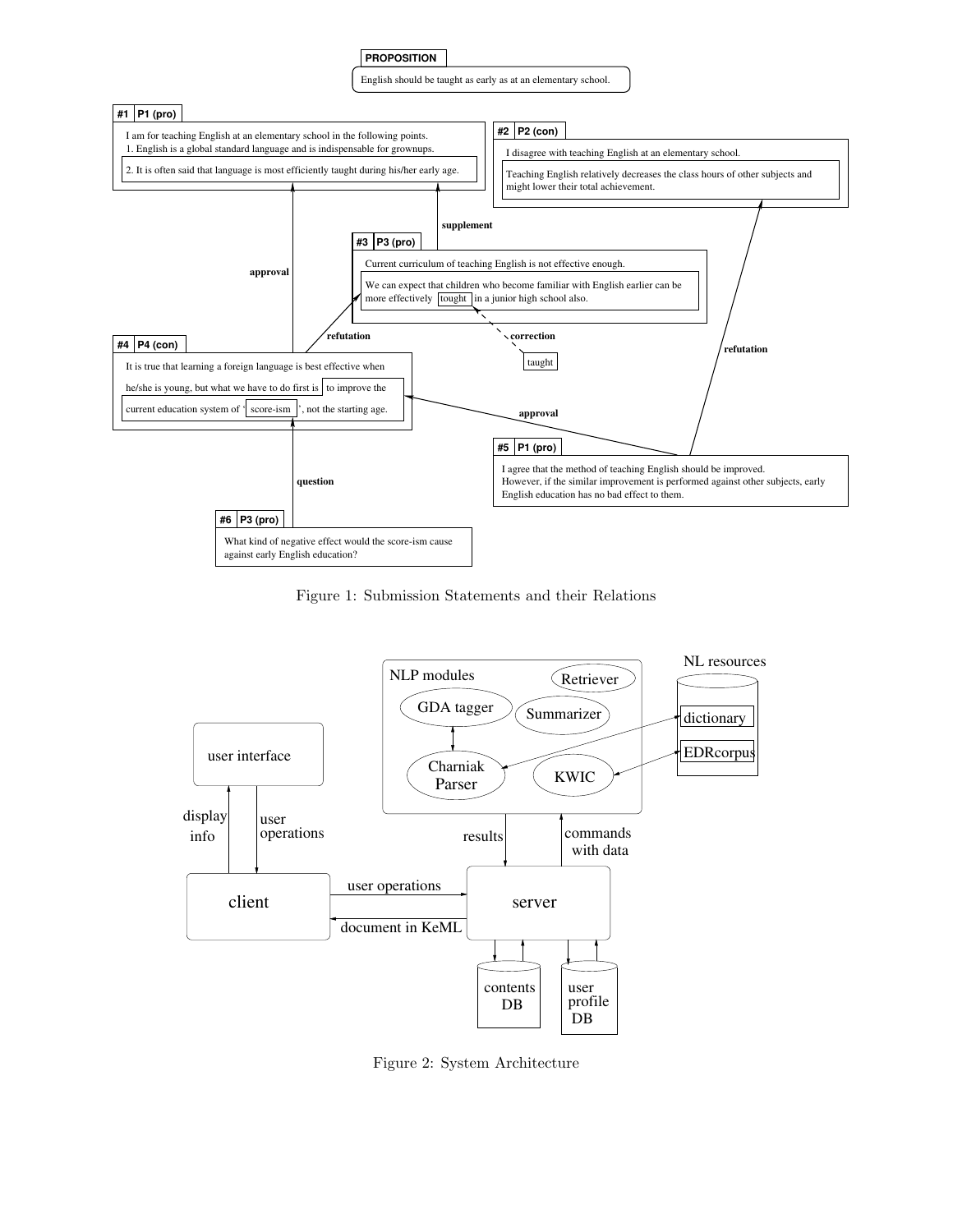

Figure 3: A Snapshot of Interface Window

eration is recorded as annotation, not overwriting the originals. Preserving the originals is effective for education; it can prevent other students from making the similar mistakes. When the debater expresses his opinion against/for someone else's, that operation is also observed and attached to the contents, which will be exploited by NLP.

- Interface module: This module enables the user to type in sentences, specify what part he is arguing about, express his/her attitude, etc, efficiently. This module displays the contents effectively according to the needs of the user with the help of annotations. Our current interface snapshot is shown in Figure 3.
- Debate Flow module

It is important to know the debate flow when one expresses his/her opinion. Since the relations among statements are annotated, precise analysis of the debate flow is possible.

In the following sections, the annotation module is explained deeply.

## 3 Annotation by the Instructor and Students

When a student expresses his/her opinion in response to someone else's, he can specify and denote what part he is arguing about. This linkage is annotated by the user and recorded in the contents. The corrections/comments by the instructor are also stored in the learning contents as annotations. Arrows in Figure 1 show the relation of statements, where a dotted line expresses the linkage denoted by the instructor, and solid lines mean that the debater specified those relations.

# 4 The Tag Set for Debate

We have defined a tag set for annotating debates in an XML format called KeML (Keio e-learning Markup Language). Here we describe our tag set along with how each tag is attached through operations by the instructor or students.

- <debate> encloses the whole debate and is attached when a new debate starts. No attribute is allowed. Possible child-nodes are one <proposition> and zero or more <statement>s.
- $\langle$  ortails  $\rangle$  is attached when a new proposition is submitted. Its mandatory attribute is 'id' and whose value is always '0'. Its child-node is <su> of GDA. The instructor or students should remark the proposition as pros or cons.
- $\leq$ statement $>$  This tag is attached when a statement to a proposition or other statements is submitted by the instructor or students. Its mandatory attributes are 'attitude' whose value would be pro or con, 'person' whose value indicates who submitted that statement, 'time' which indicates when that statement was given, and 'id' number (an integer). The values of the first two attributes are given by the user explic-